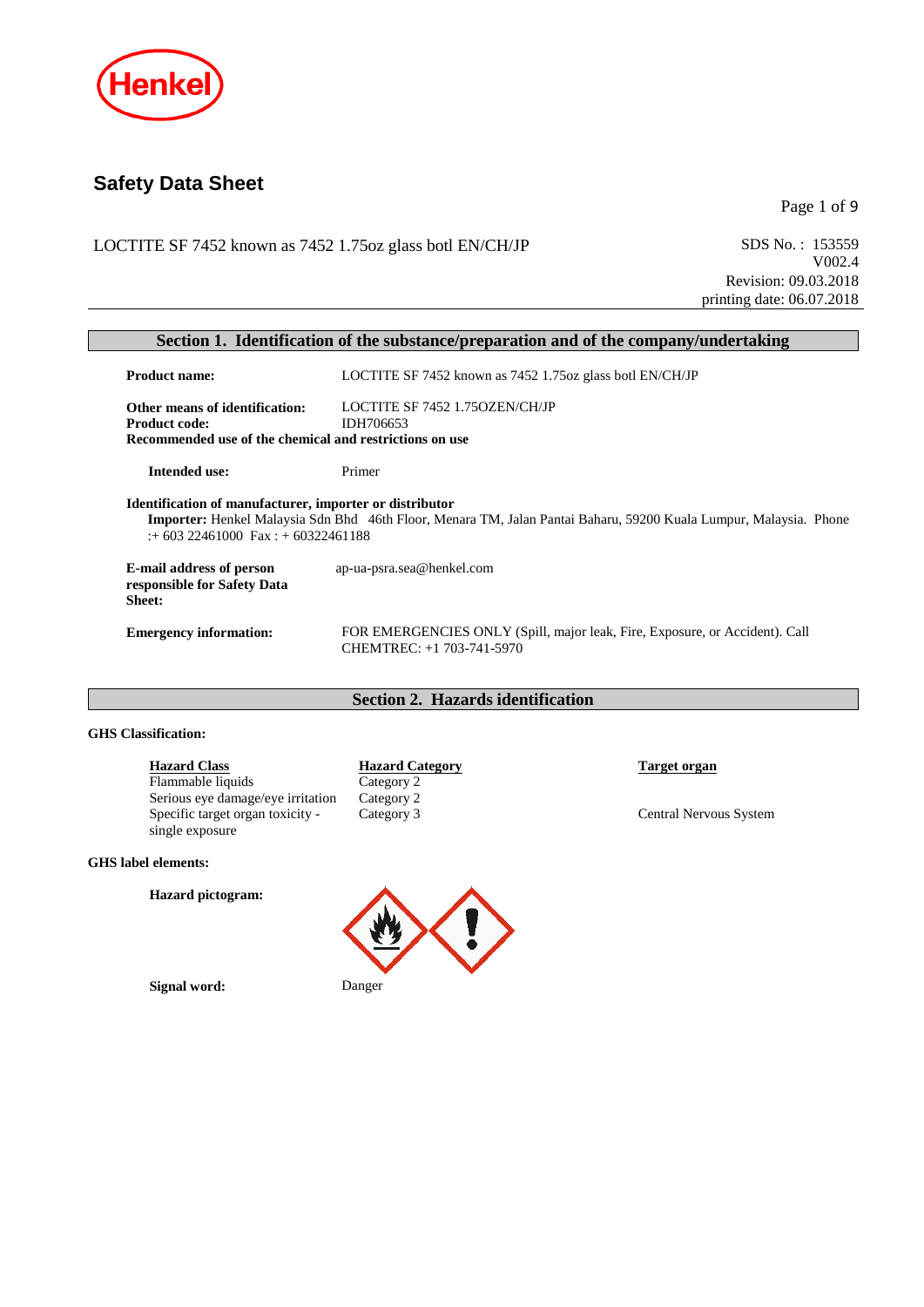SDS No.: 153559 V002.4

| <b>Hazard statement:</b><br><b>Precaution:</b> | H225 Highly flammable liquid and vapor.<br>H319 Causes serious eye irritation.<br>H336 May cause drowsiness or dizziness.                                                                                                                                                                                                                                                                                                                                                                                                                                                                                                                 |
|------------------------------------------------|-------------------------------------------------------------------------------------------------------------------------------------------------------------------------------------------------------------------------------------------------------------------------------------------------------------------------------------------------------------------------------------------------------------------------------------------------------------------------------------------------------------------------------------------------------------------------------------------------------------------------------------------|
| <b>Prevention:</b>                             | P210 Keep away from heat, hot surfaces, sparks, open flames and other ignition sources.<br>No smoking.<br>P233 Keep container tightly closed.<br>P240 Ground and bond container and receiving equipment.<br>P241 Use explosion-proof equipment.<br>P242 Use non-sparking tools.<br>P243 Take action to prevent static discharges.<br>P261 Avoid breathing dust/fume/gas/mist/vapours/spray.<br>P264 Wash hands thoroughly after handling.<br>P280 Wear protective gloves/protective clothing/eye protection/face protection.                                                                                                              |
| <b>Response:</b>                               | P303+P361+P353 IF ON SKIN (or hair): Take off immediately all contaminated clothing.<br>Rinse skin with water [or shower].<br>P304+P340+P312 IF INHALED: Remove victim to fresh air and keep at rest in a position<br>comfortable for breathing. Call a POISON CENTER or physician if you feel unwell.<br>P305+P351+P338 IF IN EYES: Rinse cautiously with water for several minutes. Remove<br>contact lenses, if present and easy to do. Continue rinsing.<br>P337+P313 If eye irritation persists: Get medical advice/attention.<br>P370+P378 In case of fire: Use dry sand, dry chemical or alcohol-resistant foam for<br>extinction. |
| Storage:                                       | P403+P233 Store in a well-ventilated place. Keep container tightly closed.<br>P403+P235 Store in a well-ventilated place. Keep cool.                                                                                                                                                                                                                                                                                                                                                                                                                                                                                                      |
| Disposal:                                      | P501 Dispose of contents/container to an appropriate treatment and disposal facility in<br>accordance with applicable laws and regulations, and product characteristics at time of<br>disposal.                                                                                                                                                                                                                                                                                                                                                                                                                                           |

## **Section 3. Composition / information on ingredients**

## **Substance or Mixture:**

Mixture

### **Declaration of hazardous chemical:**

| Hazard component CAS-No. | <b>Content</b> | <b>GHS</b> Classification                            |
|--------------------------|----------------|------------------------------------------------------|
| Acetone                  | $60 - 100 %$   | Flammable liquids 2                                  |
| $67-64-1$                |                | H <sub>225</sub>                                     |
|                          |                | Serious eye damage/eye irritation 2                  |
|                          |                | H319                                                 |
|                          |                | Specific target organ toxicity - single exposure 3   |
|                          |                | H336                                                 |
| N,N-Dimethyl-p-toluidine | $0.1 - 1\%$    | Acute toxicity 4; Oral                               |
| 99-97-8                  |                | H <sub>302</sub>                                     |
|                          |                | Acute toxicity 3; Dermal                             |
|                          |                | H311                                                 |
|                          |                | Carcinogenicity 1B                                   |
|                          |                | H350                                                 |
|                          |                | Specific target organ toxicity - repeated exposure 2 |
|                          |                | H373                                                 |
|                          |                | Chronic hazards to the aquatic environment 3         |
|                          |                | H412                                                 |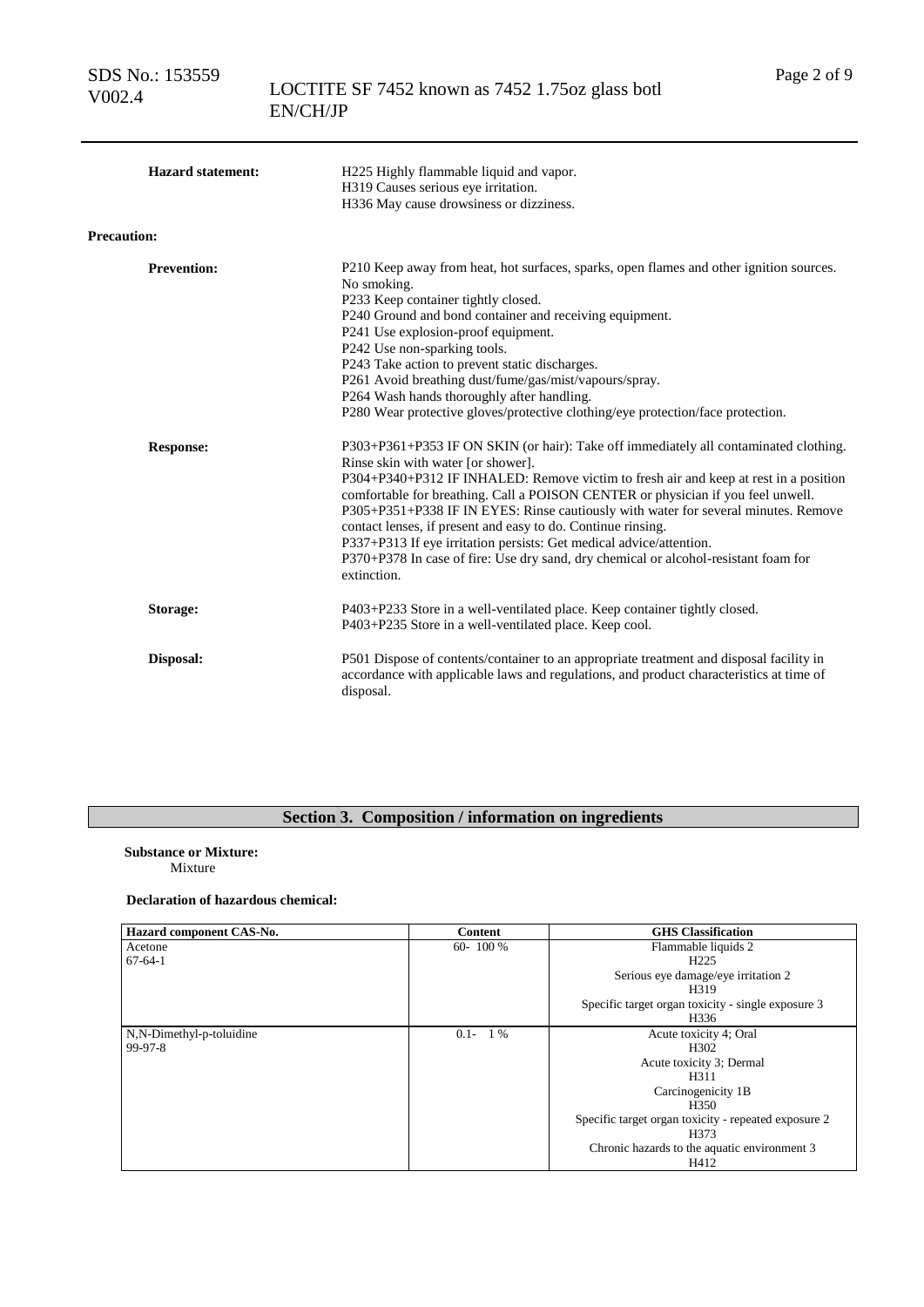| <b>Section 4. First aid measures</b>                                                 |                                                                                                                                            |  |
|--------------------------------------------------------------------------------------|--------------------------------------------------------------------------------------------------------------------------------------------|--|
| <b>Inhalation:</b>                                                                   | Move to fresh air. If symptoms persist, seek medical advice.                                                                               |  |
| <b>Skin contact:</b>                                                                 | Rinse with running water and soap.<br>Seek medical advice.                                                                                 |  |
| Eye contact:                                                                         | Rinse immediately with plenty of running water (for 10 minutes). Seek medical attention if<br>necessary.                                   |  |
| <b>Ingestion:</b>                                                                    | Rinse out mouth, drink 1-2 glasses of water, do not induce vomiting.<br>Seek medical advice.                                               |  |
| <b>Indication of immediate medical</b><br>attention and special treatment<br>needed: | See section: Description of first aid measures                                                                                             |  |
|                                                                                      | <b>Section 5. Fire fighting measures</b>                                                                                                   |  |
| Suitable extinguishing media:                                                        | Carbon dioxide, foam, powder                                                                                                               |  |
| Specific hazards arising from the<br>chemical:                                       | In the event of a fire, carbon monoxide (CO) and carbon dioxide (CO2) can be released.<br>Do not expose to direct heat.<br>See section 10. |  |
| Special protection equipment and<br>precautions for firefighters:                    | Wear self-contained breathing apparatus and full protective clothing, such as turn-out gear.                                               |  |
| <b>Hazardous combustion products:</b>                                                | Oxides of carbon, oxides of nitrogen, irritating organic vapors.                                                                           |  |
| <b>Additional fire fighting advice:</b>                                              | In case of fire, keep containers cool with water spray.                                                                                    |  |

## **Section 6. Accidental release measures**

| <b>Personal precautions:</b>      | Avoid skin and eye contact.<br>Ensure adequate ventilation.<br>Wear protective equipment.                                                                                                                                                                    |
|-----------------------------------|--------------------------------------------------------------------------------------------------------------------------------------------------------------------------------------------------------------------------------------------------------------|
| <b>Environmental precautions:</b> | Do not let product enter drains.                                                                                                                                                                                                                             |
| Clean-up methods:                 | For small spills wipe up with paper towel and place in container for disposal.<br>For large spills absorb onto inert absorbent material and place in sealed container for<br>disposal.<br>Dispose of contaminated material as waste according to Section 13. |

## **Section 7. Handling and storage**

| Handling: | Use only in well-ventilated areas.<br>Vapours should be extracted to avoid inhalation.<br>Keep away from sources of ignition - no smoking.<br>Take measures to prevent the build-up of electrostatic charges. |
|-----------|---------------------------------------------------------------------------------------------------------------------------------------------------------------------------------------------------------------|
| Storage:  | Store in a cool, well-ventilated place.<br>Keep away from heat and direct sunlight.                                                                                                                           |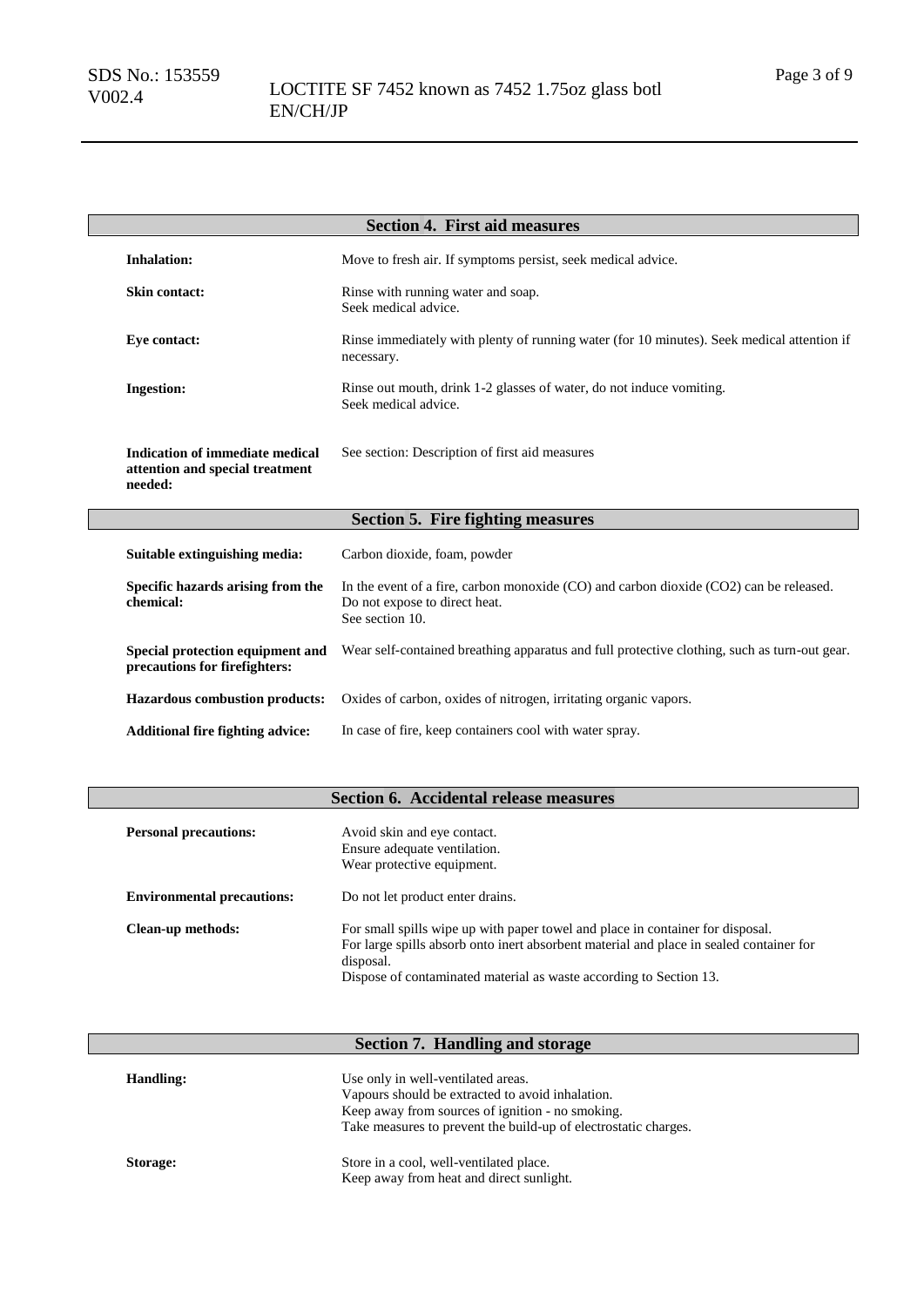## **Section 8. Exposure controls / personal protection**

**Components with specific control parameters for workplace:**

| <b>ACETONE</b><br>$67 - 64 - 1$ | Value type                                                                                                                                                                                                                                                                                                                                                                                                                                                                                                                                                                                                                                                                                                                                                                                                                                                                                                                                                                      | Time Weighted Average (TWA):                                                                                                                                                |  |
|---------------------------------|---------------------------------------------------------------------------------------------------------------------------------------------------------------------------------------------------------------------------------------------------------------------------------------------------------------------------------------------------------------------------------------------------------------------------------------------------------------------------------------------------------------------------------------------------------------------------------------------------------------------------------------------------------------------------------------------------------------------------------------------------------------------------------------------------------------------------------------------------------------------------------------------------------------------------------------------------------------------------------|-----------------------------------------------------------------------------------------------------------------------------------------------------------------------------|--|
|                                 |                                                                                                                                                                                                                                                                                                                                                                                                                                                                                                                                                                                                                                                                                                                                                                                                                                                                                                                                                                                 | 250                                                                                                                                                                         |  |
|                                 | ppm<br><b>Remarks</b>                                                                                                                                                                                                                                                                                                                                                                                                                                                                                                                                                                                                                                                                                                                                                                                                                                                                                                                                                           | <b>ACGIH</b>                                                                                                                                                                |  |
|                                 |                                                                                                                                                                                                                                                                                                                                                                                                                                                                                                                                                                                                                                                                                                                                                                                                                                                                                                                                                                                 |                                                                                                                                                                             |  |
| <b>ACETONE</b><br>$67-64-1$     | Value type                                                                                                                                                                                                                                                                                                                                                                                                                                                                                                                                                                                                                                                                                                                                                                                                                                                                                                                                                                      | Time Weighted Average (TWA):                                                                                                                                                |  |
|                                 | ppm                                                                                                                                                                                                                                                                                                                                                                                                                                                                                                                                                                                                                                                                                                                                                                                                                                                                                                                                                                             | 500                                                                                                                                                                         |  |
|                                 | mg/m <sup>3</sup>                                                                                                                                                                                                                                                                                                                                                                                                                                                                                                                                                                                                                                                                                                                                                                                                                                                                                                                                                               | 1,187                                                                                                                                                                       |  |
|                                 | <b>Remarks</b>                                                                                                                                                                                                                                                                                                                                                                                                                                                                                                                                                                                                                                                                                                                                                                                                                                                                                                                                                                  | MY OEL                                                                                                                                                                      |  |
| <b>ACETONE</b><br>$67 - 64 - 1$ | <b>Value type</b>                                                                                                                                                                                                                                                                                                                                                                                                                                                                                                                                                                                                                                                                                                                                                                                                                                                                                                                                                               | Short Term Exposure Limit (STEL):                                                                                                                                           |  |
|                                 | ppm                                                                                                                                                                                                                                                                                                                                                                                                                                                                                                                                                                                                                                                                                                                                                                                                                                                                                                                                                                             | 500                                                                                                                                                                         |  |
|                                 | <b>Remarks</b>                                                                                                                                                                                                                                                                                                                                                                                                                                                                                                                                                                                                                                                                                                                                                                                                                                                                                                                                                                  | ACGIH                                                                                                                                                                       |  |
| <b>Respiratory protection:</b>  | Filter type: A (EN 14387)                                                                                                                                                                                                                                                                                                                                                                                                                                                                                                                                                                                                                                                                                                                                                                                                                                                                                                                                                       | Ensure adequate ventilation.<br>An approved mask or respirator fitted with an organic vapour cartridge should be worn if<br>the product is used in a poorly ventilated area |  |
| Hand protection:                | Chemical-resistant protective gloves (EN 374).<br>Suitable materials for short-term contact or splashes (recommended: at least protection<br>index 2, corresponding to $> 30$ minutes permeation time as per EN 374):<br>nitrile rubber (NBR; $>= 0.4$ mm thickness)<br>Suitable materials for longer, direct contact (recommended: protection index 6,<br>corresponding to $> 480$ minutes permeation time as per EN 374):<br>nitrile rubber (NBR; $>= 0.4$ mm thickness)<br>This information is based on literature references and on information provided by glove<br>manufacturers, or is derived by analogy with similar substances. Please note that in<br>practice the working life of chemical-resistant protective gloves may be considerably<br>shorter than the permeation time determined in accordance with EN 374 as a result of the<br>many influencing factors (e.g. temperature). If signs of wear and tear are noticed then the<br>gloves should be replaced. |                                                                                                                                                                             |  |
| Eye protection:                 | Wear protective glasses.<br>Protective eye equipment should conform to EN166.                                                                                                                                                                                                                                                                                                                                                                                                                                                                                                                                                                                                                                                                                                                                                                                                                                                                                                   |                                                                                                                                                                             |  |
| <b>Body protection:</b>         | Wear suitable protective clothing.<br>Protective clothing should conform to EN 14605 for liquid splashes or to EN 13982 for<br>dusts.                                                                                                                                                                                                                                                                                                                                                                                                                                                                                                                                                                                                                                                                                                                                                                                                                                           |                                                                                                                                                                             |  |
| <b>Engineering controls:</b>    | Ensure good ventilation/extraction.                                                                                                                                                                                                                                                                                                                                                                                                                                                                                                                                                                                                                                                                                                                                                                                                                                                                                                                                             |                                                                                                                                                                             |  |
| <b>Hygienic measures:</b>       | Wash hands before work breaks and after finishing work. Do not eat, drink or smoke while<br>working. Good industrial hygiene practices should be observed.                                                                                                                                                                                                                                                                                                                                                                                                                                                                                                                                                                                                                                                                                                                                                                                                                      |                                                                                                                                                                             |  |

### **Section 9. Physical and chemical properties**

### **Appearance:** colourless

**Odor:** Acetone<br> **Odor threshold** (CA): No data available. **Odor threshold (CA):** No data available **pH**: Not applicable. **pH:** Not applicable **Melting point / freezing point:** No data available.

liquid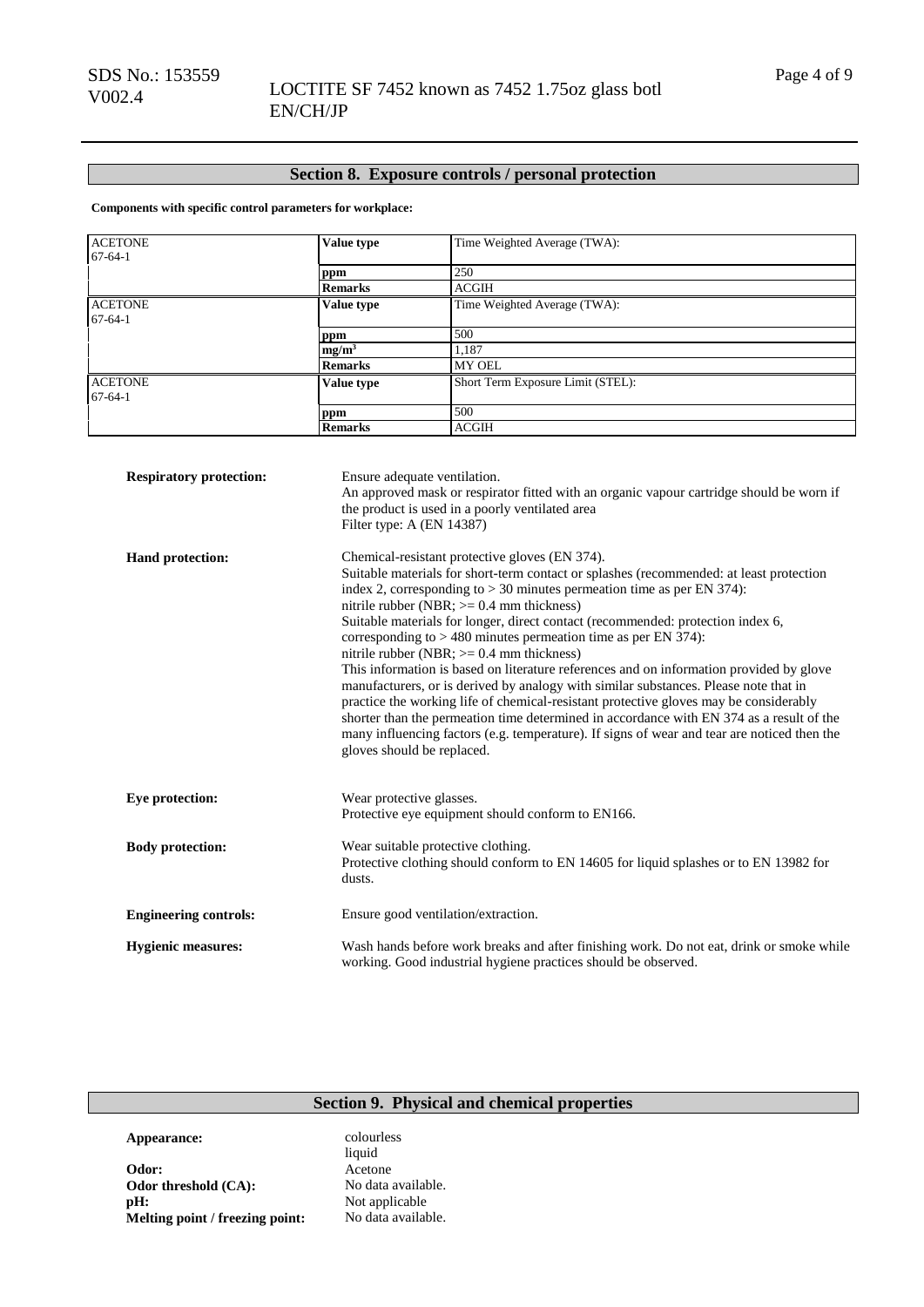## LOCTITE SF 7452 known as 7452 1.75oz glass botl EN/CH/JP

**Specific gravity:** 0.7926<br> **Boiling point:** 57 °C ( **Flash point:** (Tagliabue closed cup)<br>Evaporation rate: **Flammability (solid, gas):** No data available.<br> **Lower explosive limit:** No data available. **Lower explosive limit:** No data available.<br> **Linner explosive limit:** No data available. **Upper explosive limit: Vapor pressure:**  $(3.20 \degree C (68 \degree F))$ 

**Vapor density:** Heavier than air<br> **Density:** 0.79 g/cm3 **Density:** 0.79 g/cm3<br> **Solubility:** No data ave **Partition coefficient: noctanol/water: Auto ignition:** No data available.<br>**Decomposition temperature:** No data available. **Decomposition temperature:**<br>Viscosity:

**VOC content:** (2010/75/EC) **Boiling point:** 57 °C (134.6 °F)  $-17$  °C (1.4 °F)

No data available.<br>No data available. 185 mm hg

No data available. No data available.

**Viscosity:** No data available.

100 %

### **Section 10. Stability and reactivity**

**Reactivity/Incompatible materials: Hazardous decomposition products:**

Reaction with strong acids. Reacts with strong oxidants. Stable under recommended storage conditions. **Conditions to avoid:** No decomposition if used according to specifications. Irritating organic vapours.

## **Section 11. Toxicological information**

| Oral toxicity:              | Acute toxicity estimate $(ATE)$ : > 2,000 mg/kg<br>Method: Calculation method                                                              |
|-----------------------------|--------------------------------------------------------------------------------------------------------------------------------------------|
| <b>Inhalative toxicity:</b> | Acute toxicity estimate $(ATE)$ : > 20 mg/l<br>Exposure time: 4 h<br>Test atmosphere: Vapor.<br>Method: Calculation method                 |
| <b>Dermal toxicity:</b>     | Acute toxicity estimate $(ATE)$ : > 2,000 mg/kg<br>Method: Calculation method                                                              |
| Symptoms of Overexposure:   | EYE: Irritation, conjunctivitis.<br>Vapors may cause drowsiness and dizziness.<br>Prolonged or repeated contact may cause skin irritation. |

#### **Acute oral toxicity:**

| Acetone       | Value type     | LD50          |
|---------------|----------------|---------------|
| $67 - 64 - 1$ | Value          | $5,800$ mg/kg |
|               | <b>Species</b> | rat           |
|               | Method         | not specified |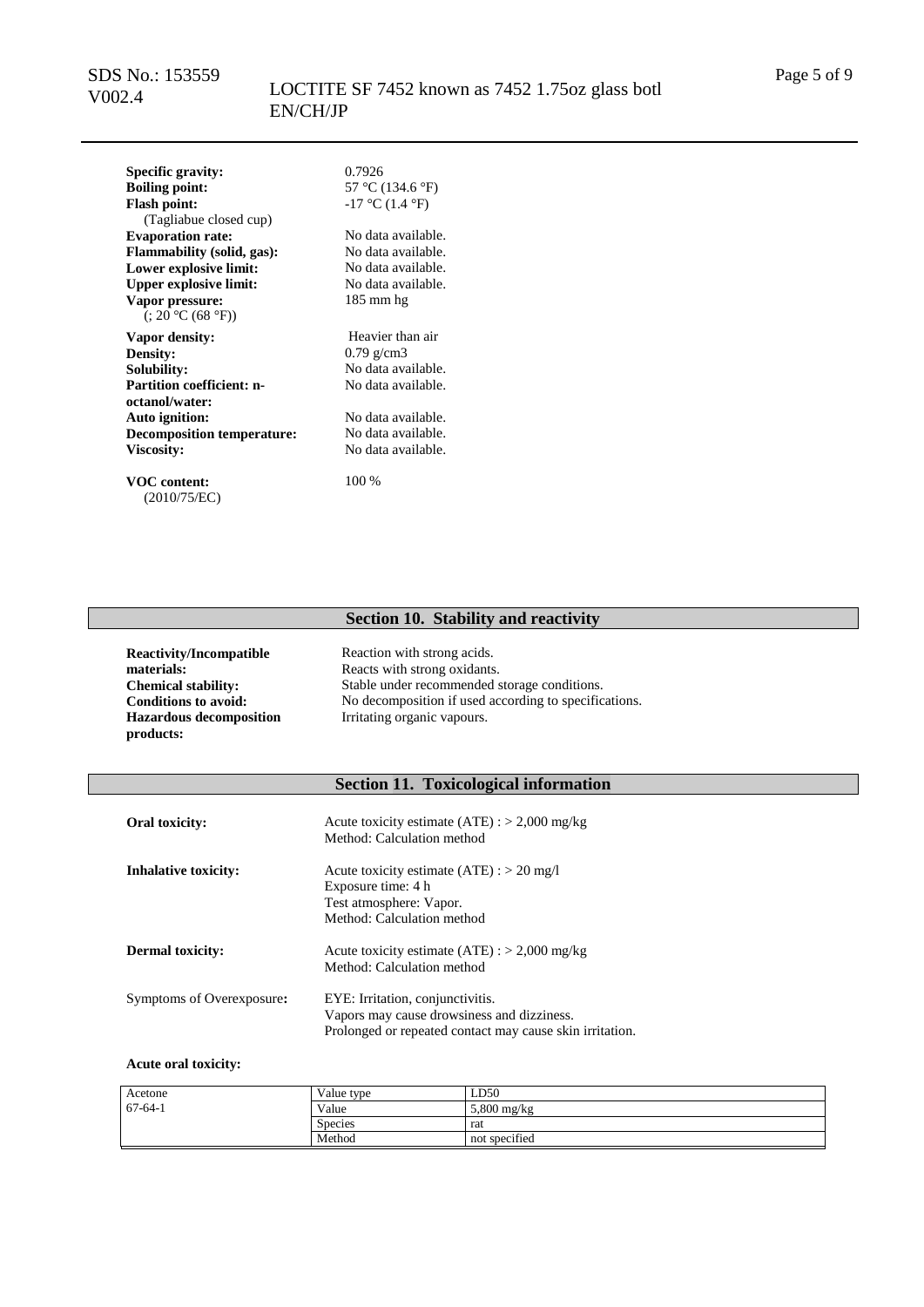### **Acute inhalative toxicity:**

| Acetone       | Value type     | LC50              |
|---------------|----------------|-------------------|
| $67 - 64 - 1$ | Value          | $76 \text{ mg}/1$ |
|               | Exposure time  | 4 h               |
|               | <b>Species</b> | rat               |
|               | Method         | not specified     |

#### **Acute dermal toxicity:**

| Acetone       | Value type     | LD50                     |
|---------------|----------------|--------------------------|
| $67 - 64 - 1$ | Value          | $> 15,688 \text{ mg/kg}$ |
|               | <b>Species</b> | rabbit                   |
|               | Method         | Draize Test              |

#### **Skin corrosion/irritation:**

| Acetone       | Result         | not irritating |
|---------------|----------------|----------------|
| $67 - 64 - 1$ | Exposure time  |                |
|               | <b>Species</b> | guinea pig     |
|               | Method         | not specified  |

#### **Serious eye damage/irritation:**

| Acetone   | Result        | irritating                                            |
|-----------|---------------|-------------------------------------------------------|
| $67-64-1$ | Exposure time |                                                       |
|           | Species       | rabbit                                                |
|           | Method        | OECD Guideline 405 (Acute Eve Irritation / Corrosion) |

### **Respiratory or skin sensitization:**

| Acetone   | Result         | not sensitising              |
|-----------|----------------|------------------------------|
| $67-64-1$ | Test type      | Guinea pig maximisation test |
|           | <b>Species</b> | guinea pig                   |
|           | Method         | not specified                |

### **Germ cell mutagenicity:**

| Acetone       | Result                                  | negative                                              |
|---------------|-----------------------------------------|-------------------------------------------------------|
| $67-64-1$     | Type of study / Route of administration | bacterial reverse mutation assay (e.g Ames test)      |
|               | Metabolic activation / Exposure time    | with and without                                      |
|               | Method                                  | OECD Guideline 471 (Bacterial Reverse Mutation Assay) |
| Acetone       | Result                                  | negative                                              |
| $67 - 64 - 1$ | Type of study / Route of administration | in vitro mammalian chromosome aberration test         |
|               | Metabolic activation / Exposure time    | with and without                                      |
|               | Method                                  | OECD Guideline 473 (In vitro Mammalian Chromosome     |
|               |                                         | <b>Aberration Test</b> )                              |
| Acetone       | Result                                  | negative                                              |
| $67 - 64 - 1$ | Type of study / Route of administration | mammalian cell gene mutation assay                    |
|               | Metabolic activation / Exposure time    | without                                               |
|               | Method                                  | OECD Guideline 476 (In vitro Mammalian Cell Gene      |
|               |                                         | <b>Mutation Test</b> )                                |
| Acetone       | Result                                  | negative                                              |
| $67-64-1$     | Type of study / Route of administration | oral: drinking water                                  |
|               | Metabolic activation / Exposure time    |                                                       |
|               | <b>Species</b>                          | mouse                                                 |
|               | Method                                  | not specified                                         |

### **Repeated dose toxicity:**

| Acetone   | Result                                 | $NOAEL=900$ mg/kg                             |
|-----------|----------------------------------------|-----------------------------------------------|
| $67-64-1$ | Route of application                   | oral: drinking water                          |
|           | Exposure time / Frequency of treatment | 13 wdaily                                     |
|           | <b>Species</b>                         | rat                                           |
|           | Method                                 | OECD Guideline 408 (Repeated Dose 90-Day Oral |
|           |                                        | Toxicity in Rodents)                          |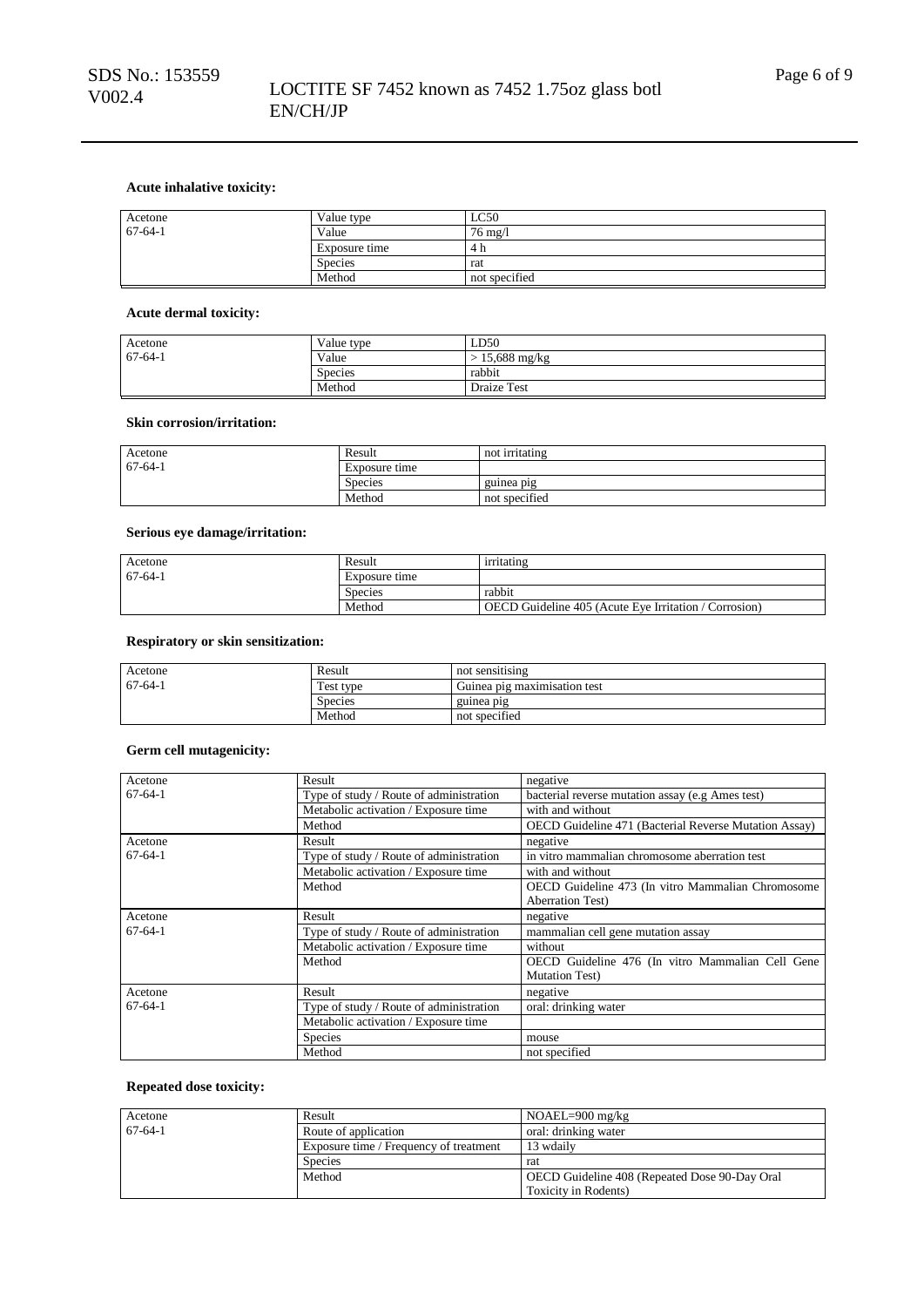### **Section 12. Ecological information**

**Ecotoxicity:** Do not empty into drains / surface water / ground water.

## **Toxicity:**

| Acetone                  | Value type                  | LC50                                                       |
|--------------------------|-----------------------------|------------------------------------------------------------|
| $67 - 64 - 1$            | Value                       | 8,120 mg/l                                                 |
|                          | <b>Acute Toxicity Study</b> | Fish                                                       |
|                          | Exposure time               | 96 h                                                       |
|                          | Species                     | Pimephales promelas                                        |
|                          | Method                      | OECD Guideline 203 (Fish, Acute Toxicity Test)             |
| Acetone                  | Value type                  | <b>EC50</b>                                                |
| $67 - 64 - 1$            | Value                       | 8,800 mg/l                                                 |
|                          | <b>Acute Toxicity Study</b> | Daphnia                                                    |
|                          | Exposure time               | 48h                                                        |
|                          | Species                     | Daphnia pulex                                              |
|                          | Method                      | OECD Guideline 202 (Daphnia sp. Acute Immobilisation Test) |
| Acetone                  | Value type                  | <b>NOEC</b>                                                |
| $67 - 64 - 1$            | Value                       | 530 mg/l                                                   |
|                          | <b>Acute Toxicity Study</b> | Algae                                                      |
|                          | Exposure time               | 8d                                                         |
|                          | Species                     | Microcystis aeruginosa                                     |
|                          | Method                      | DIN 38412-09                                               |
| Acetone                  | Value type                  | EC10                                                       |
| $67 - 64 - 1$            | Value                       | 1,000 mg/l                                                 |
|                          | <b>Acute Toxicity Study</b> | Bacteria                                                   |
|                          | Exposure time               | 30 min                                                     |
|                          | <b>Species</b>              | Pseudomonas putida                                         |
|                          | Method                      | DIN 38412, part 27 (Bacterial oxygen consumption test)     |
| N,N-Dimethyl-p-toluidine | Value type                  | LC <sub>50</sub>                                           |
| 99-97-8                  | Value                       | 46 mg/l                                                    |
|                          | Acute Toxicity Study        | Fish                                                       |
|                          | Exposure time               | 96 h                                                       |
|                          | Species                     | Fathead minnow (Pimephales promelas)                       |
|                          | Method                      |                                                            |

### **Persistence and degradability:**

| Acetone   | Result               | readily biodegradable                                                 |
|-----------|----------------------|-----------------------------------------------------------------------|
| $67-64-1$ | Route of application | aerobic                                                               |
|           | Degradability        | $81 - 92\%$                                                           |
|           | Method               | EU Method C.4-E (Determination of the "Ready" Biodegradability Closed |
|           |                      | <b>Bottle Test</b> )                                                  |

#### **Bioaccumulative potential / Mobility in soil:**

| Acetone                  | LogPow      | $-0.24$                                                              |
|--------------------------|-------------|----------------------------------------------------------------------|
| $67-64-1$                | Temperature |                                                                      |
|                          | Method      | OECD Guideline 107 (Partition Coefficient (n-octanol / water), Shake |
|                          |             | Flask Method)                                                        |
| N,N-Dimethyl-p-toluidine | LogPow      | 2.81                                                                 |
| 99-97-8                  | Temperature | $25^{\circ}$ C                                                       |
|                          | Method      | not specified                                                        |

## **Section 13. Disposal considerations**

#### **Product**

**Method of disposal:** Dispose of in accordance with local and national regulations.

#### **Packaging**

**Disposal of uncleaned packages:** Packaging that cannot be cleaned are to be disposed of in the same manner as the product.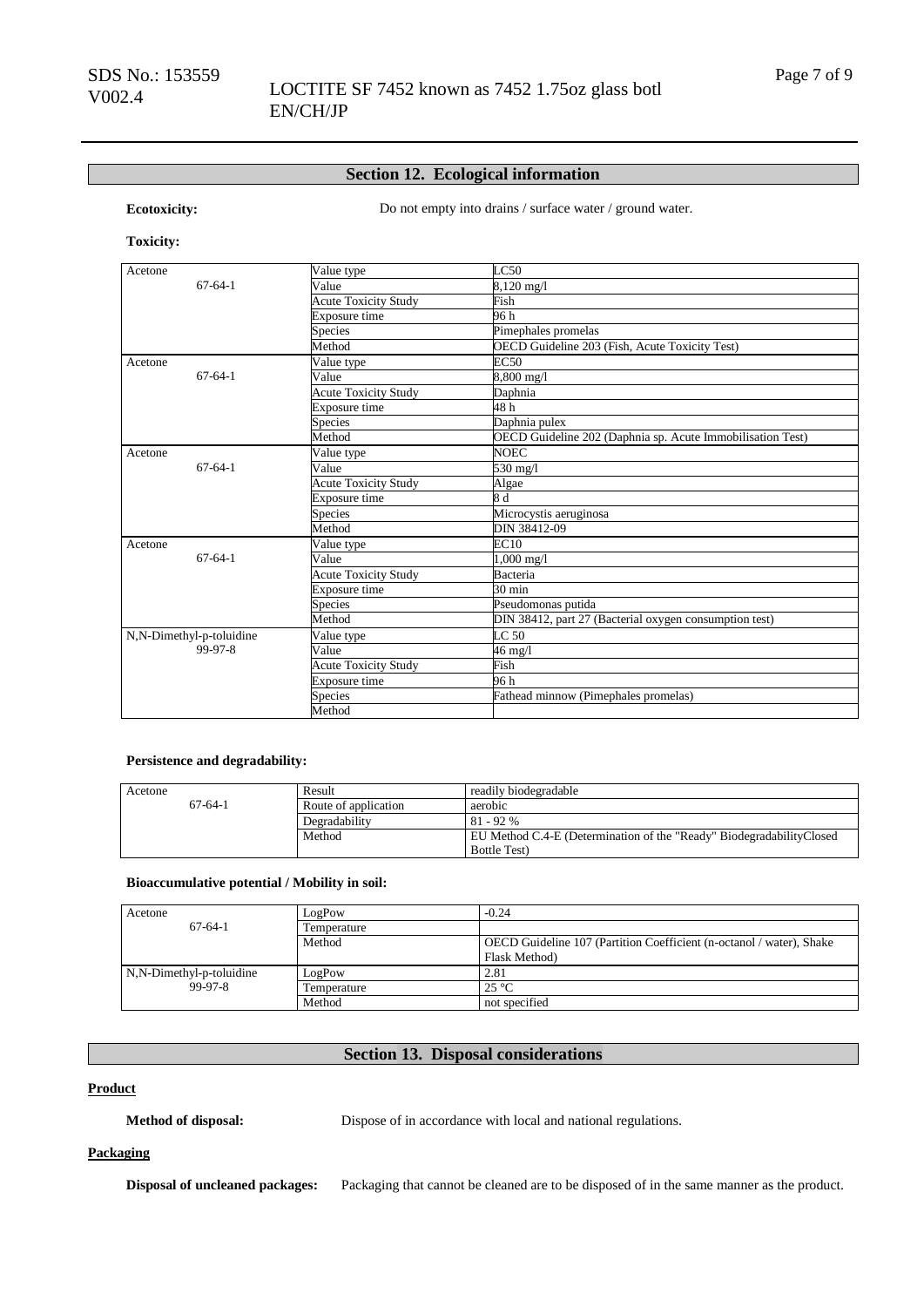## LOCTITE SF 7452 known as 7452 1.75oz glass botl EN/CH/JP

## **Section 14. Transport information**

### **Road transport ADR:**

| Class:                         | 3                         |
|--------------------------------|---------------------------|
| Packing group:                 | П                         |
| Classification code:           | F1                        |
| Hazard ident, number:          | 33                        |
| $UN$ no.:                      | 1090                      |
| Label:                         | 3                         |
| Technical name:                | <b>ACETONE</b> (solution) |
| <b>Railroad transport RID:</b> |                           |
| Class:                         | 3                         |
| Packing group:                 | П                         |
| Classification code:           | F1                        |
| Hazard ident, number:          | 33                        |
| $UN$ no.:                      | 1090                      |
| Label:                         | 3                         |
| Technical name:                | <b>ACETONE</b> (solution) |

#### **Inland water transport ADN:**

| Class:                | 3                         |
|-----------------------|---------------------------|
| Packing group:        | Н                         |
| Classification code:  | F1                        |
| Hazard ident. number: |                           |
| $UN$ no.:             | 1090                      |
| Label:                | 3                         |
| Technical name:       | <b>ACETONE</b> (solution) |
|                       |                           |

### **Marine transport IMDG:**

| Class:                |                           |
|-----------------------|---------------------------|
| Packing group:        | н                         |
| $UN$ no.:             | 1090                      |
| Label:                |                           |
| EmS:                  | $F-E$ , $S-D$             |
| Seawater pollutant:   |                           |
| Proper shipping name: | <b>ACETONE</b> (solution) |
|                       |                           |

### **Air transport IATA:**

| 353                |
|--------------------|
| 364                |
| 1090               |
|                    |
| Acetone (solution) |
|                    |